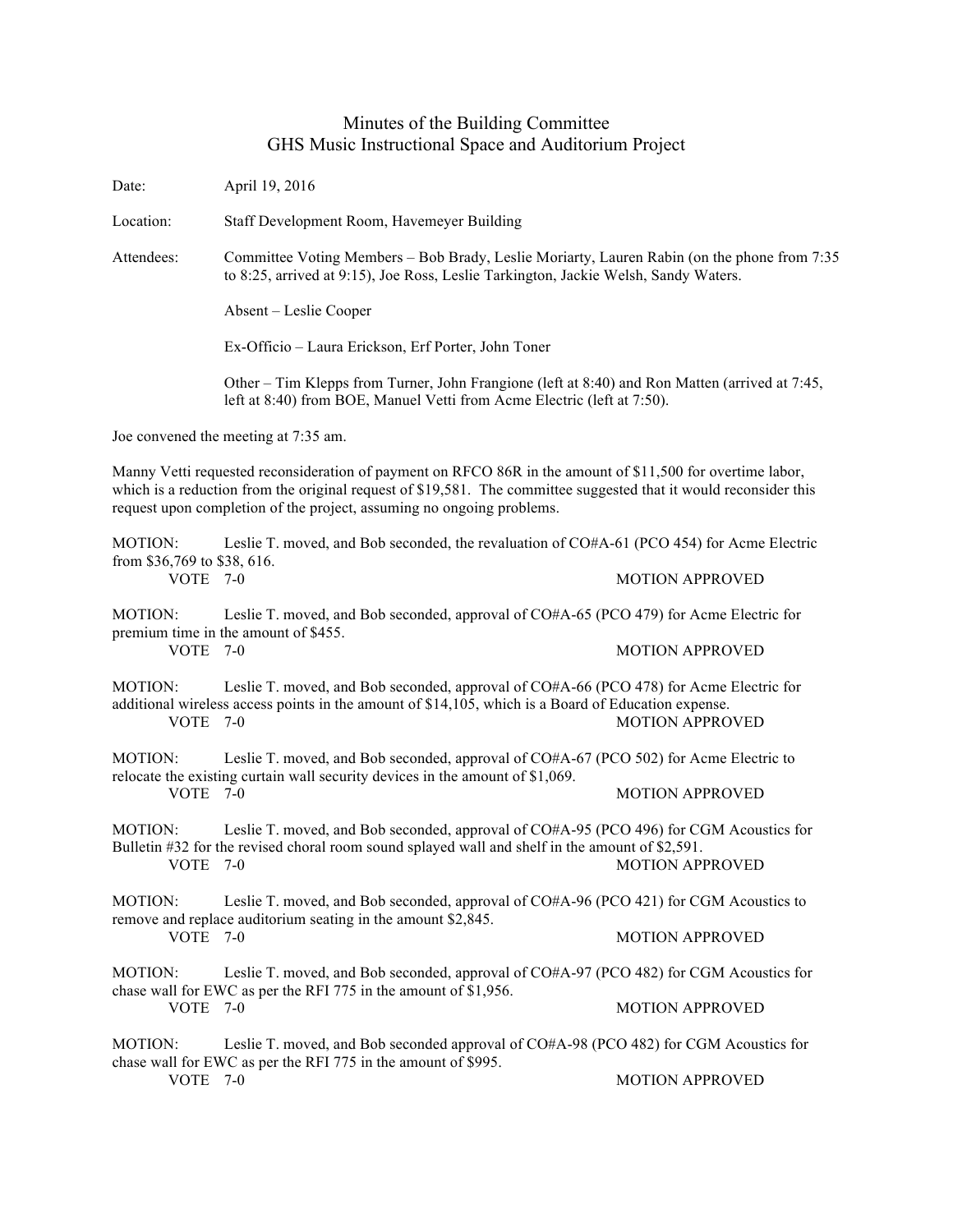|                       | MOTION: Leslie T. moved, and Bob seconded, approval CO#A-99 (PCO 482) for CGM Acoustics for chase<br>wall for EWC as per the RFI 775 in the amount of \$1,956.      |                        |
|-----------------------|---------------------------------------------------------------------------------------------------------------------------------------------------------------------|------------------------|
| VOTE $7-0$            |                                                                                                                                                                     | <b>MOTION APPROVED</b> |
| MOTION:<br>$VOTE$ 7-0 | Leslie T. moved, and Bob seconded, approval CO#A-100 (PCO 500) for CGM Acoustics to revise<br>the door swing at the curtain wall in the amount of \$2,936.          |                        |
|                       |                                                                                                                                                                     | <b>MOTION APPROVED</b> |
| MOTION:               | Leslie T. moved, and Bob seconded, approval of CO#A-101 (PCO 485) for CGM Acoustics for<br>isolated ceiling in choral room per RFI 727 in the amount of \$66,010.   |                        |
|                       | VOTE 6-0-1 (Leslie T. abstained)                                                                                                                                    | <b>MOTION APPROVED</b> |
| MOTION:               | Leslie T. moved, and Bob seconded, approval of CO#A-28 (PCO 501) for CTMI for additional<br>reinforcement to window header in the amount of \$1,753.                |                        |
| VOTE $7-0$            |                                                                                                                                                                     | <b>MOTION APPROVED</b> |
| MOTION:               | Leslie T. moved, and Bob seconded, approval of CO#A-08 (PCO 500) for Decco Painting for<br>existing curtain wall change in the amount \$793.                        |                        |
| $VOTE$ 7-0            |                                                                                                                                                                     | <b>MOTION APPROVED</b> |
| MOTION:               | Leslie T. moved, and Bob seconded, approval of CO#A-14 (PCO 239) for Ferguson HVAC for<br>curbs for the condensing units in the amount of 11,510.                   |                        |
| VOTE 7-0              |                                                                                                                                                                     | <b>MOTION APPROVED</b> |
| MOTION:               | Leslie T. moved, and Bob seconded, approval of CO#A-002 (PCO 382) for Schindler for<br>additional fire alarm test in the amount of \$1,847.                         |                        |
| VOTE 7-0              |                                                                                                                                                                     | <b>MOTION APPROVED</b> |
|                       | MOTION: Leslie T. moved, and Bob seconded, approval of CO#D-61 (PCO 239), a credit, for United Steel<br>for the condensing unit supports in the amount of \$11,342. |                        |
| VOTE $7-0$            |                                                                                                                                                                     | <b>MOTION APPROVED</b> |

The following items were discussed:

- AMEC reconciliation and credit summary dated 3/14/16.<br>• Closeout packages for Highland, Artisan, MacKenzie, Ke
- Closeout packages for Highland, Artisan, MacKenzie, Kenvo, and Schindler. Financial summaries only to be transmitted for AMEC, Standard, Villa, PDO, and Acme. Artisan is looking to closeout: work is 100% complete, and closeout submissions have been received. Should be paid in 2 checks with a signed release from Safeway (an Artisan subcontractor).
- PDO has requested release of a portion of retainage, to reduce from  $5\%$  to  $2\frac{1}{2}\%$
- AHU-1 hot water supply leak has been repaired by GHS facilities, cost to be issued to Ferguson. Work was to be reviewed by CES and Perkins and Will, but formal response has not been received.
- State Change Order #4 the state is fine with electronic transmission.
- Standard Demolition claim resolution.
- Outstanding RFIs (6).
- Phase 1 Status Summary: Balancing report was received on 4/14 and submitted to the design team the next day. Report maintains leakage in the system (22-25%). The problem needs to be addressed. Phase 1 punch list is in progress. Acme, Elite, MacKenzie, Decco, CGM, NEFP, Ferguson, and HB addressed open items during the spring break recess.
- Phase 2 status summary: canopy demolition, site work, structural steel, exterior wall, roofing, MEP expansion joint in the corridor.
- Phase 3 status summary: demolition is complete, steel, concrete, masonry, overhead MEP, framed walls, AHU-2, choral roof replacement.
- Meetings held in the past two weeks.

MOTION: Leslie T. moved, and Bob seconded, approval of the minutes of the April 5, 2016 meeting. VOTE 7-0 MOTION APPROVED